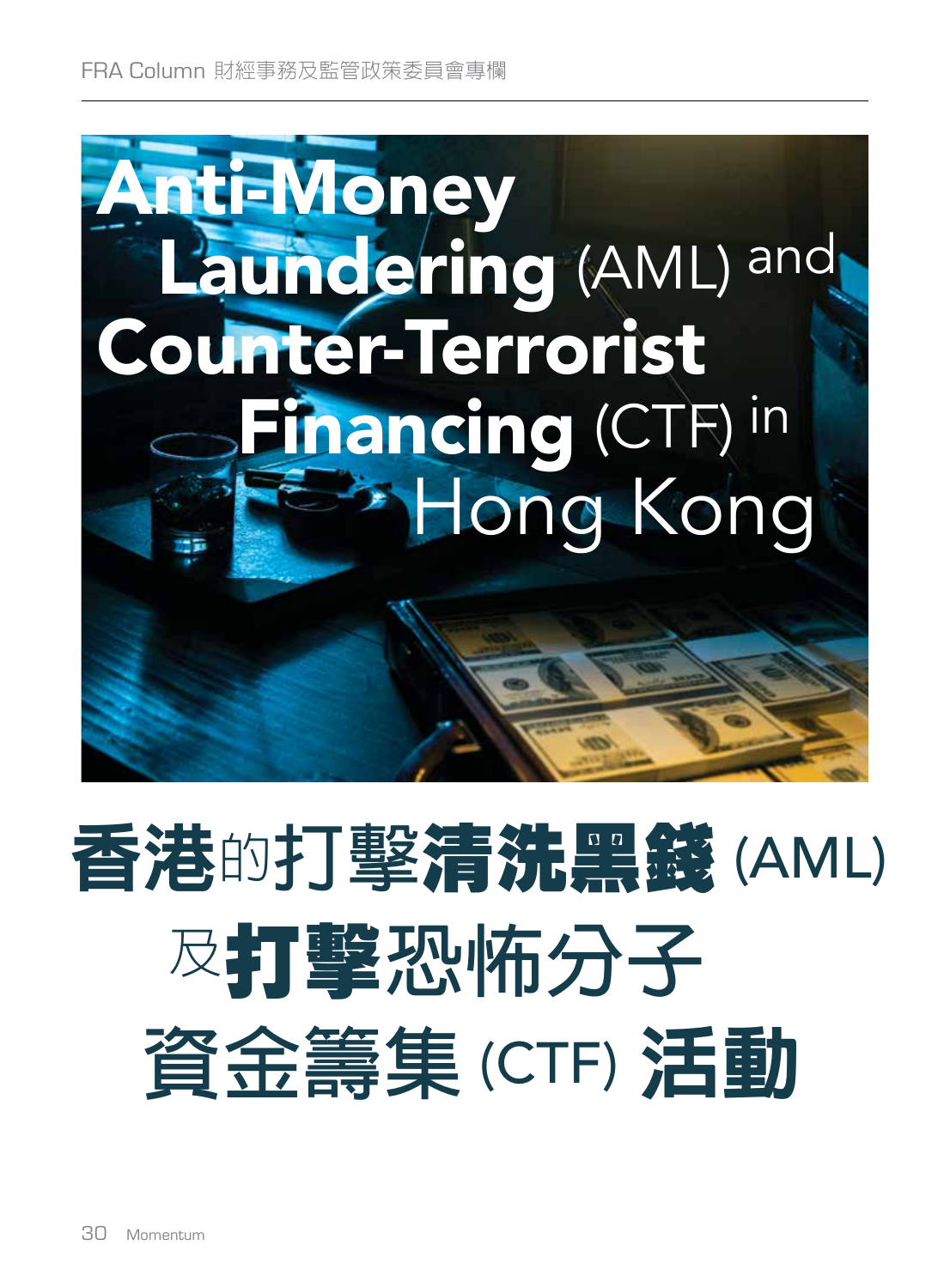Money Laundering and terrorist financing are serious offences under Hong Kong law. In short, a person may commit the offence of money laundering if he deals with any property, most likely money, which he knows or has reasonable grounds to believe to be proceeds of a crime. For terrorist financing, a person may commit an offence of terrorist financing if he provides or collects any property (including money) knowing or with the intention that the property (including money) will be used for terrorist acts. This article will give an overview as to the laws governing and combating anti-money laundering (colloquially known as AML) and counter-terrorist financing (commonly known as CTF) in Hong Kong. CTF is sometimes used interchangeably with counter-financing of terrorism (CFT). The focus is to advise listed companies, banks, intermediaries licensed by the Securities and Futures Commission (SFC), law firms and audit firms as to how to deal with monies that are received dubiously and may be the subject of AML and/or CTF. This article will not deal with the defence for any

### **Law**

In relation to AML and/or CTF, the following ordinances are relevant, namely,

charge under AML or CTF, except advising to consult legal advice.

- (a) Drug Trafficking (Recovery of Proceeds) Ordinance, Chapter 405 of the Laws of Hong Kong (DTRPO);
- (b) Organized and Serious Crimes Ordinance, Chapter 455 of the Laws of Hong Kong (OSCO);
- (c) United Nations (Anti-Terrorism Measures) Ordinance, Chapter 575 of the Laws of Hong Kong (UNATMO); and
- (d) Anti-Money Laundering and Counter-Terrorist Financing Ordinance, Chapter 615 of the Law of Hong Kong (AMLCTFO).

Under section 25(1) of DTRPO,

"a person commits an offence if, knowing or having reasonable grounds to believe that any property in whole or in part directly or indirectly represents any person's proceeds of drug trafficking, he deals with that property"

Under section 25(1) of OSCO, it is in similar term and language, except the reference to indictable offence, that:

"a person commits an offence if, knowing or having reasonable grounds to believe that any property in whole or in part directly or indirectly represents any person's proceeds of an indictable offence, he deals with that property".

Under section 7 of UNATMO,

"a person shall not provide or collect, by any means, directly or indirectly, any property:

(a) with the intention that the property will be used; or (b) knowing that the property will be used,

in whole or in part, to commit one or more terrorist acts (whether or not the property is actually so used)".

**、主三**洗黑錢及恐怖分子資金籌集在香港法律下屬於嚴<br>**/冃** 重罪行。簡言之,有人如果處理任何財產,多數 以金錢形式出現,而那些財產他知道或有合理因由相 信為犯罪所得,就可能會視為犯下洗黑錢的罪行。就 恐怖分子資金籌集而言,如果有人提供或籌集任何財產 (包括金錢),知道或有意將該財產(包括金錢)用於 恐怖主義行為,則可能犯下恐怖分子資金籌集的罪行。 本文將概述香港關於打擊清洗黑錢(簡稱「AML」) 和打擊恐怖分子資金籌集(簡稱「CTF」)的法律。 Counter-Terrorist Financing(CTF)有時會跟Counter-Financing of Terrorism (CFT; 恐怖分子資金籌集) 交 替使用。本文重點在於向上市公司、銀行、經證券及期 貨事務監察委員會(證監會)許可的中介機構、律師事 務所和會計師事務所提供建議,說明可疑來源的款項, 以及可能成為打擊清洗黑錢及/或打擊恐怖分子資金籌 集對象的款項的處理方法。除建議諮詢法律意見以外, 本文不會針對打擊清洗黑錢或打擊恐怖分子資金籌集下 的任何指控進行辯護。

## **法律**

關於打擊清洗黑錢及/或打擊恐怖分子資金籌集,以下 條例與之相關的,即:

- (a) 香港法例第405章《販毒(追討得益)條例》 (DTRPO) ;
- (b) 香港法例第455章《有組織及嚴重罪行條例》  $(OSCO)$  ;
- (c) 香港法例第575章《聯合國(反恐怖主義措施) 條例》(UNATMO); 及
- (d) 香港法例第615章《打擊洗錢及恐怖分子資金籌 集條例》(AMLCTFO)。

根據《販毒(追討得益)條例》第25(1)條,

「如有人知道或有合理理由相信任何財產全部或 部分、直接或間接代表任何人的販毒得益而仍處 理該財產,即屬犯罪。」

根據《有組織及嚴重罪行條例》第25(1)條,除指出可 公訴罪行之外,該條的措辭和語言跟上面相似,即:

> 「如有人知道或有合理理由相信任何財產全部或 部分、直接或間接代表任何人從可公訴罪行的得 益而仍處理該財產,即屬犯罪。」

根據《聯合國(反恐怖主義措施)條例》第7條,

「任何人不得在下述情況以任何方法直接或間接 提供或籌集財產:

- (a) 懷有將該財產的全部或部分用於作出一項或 多於一項恐怖主義行為的意圖(不論該財產 實際上有否被如此使用);或
- (b) 知道該財產的全部或部分將會用於作出一項 或多於一項恐怖主義行為(不論該財產實際 上有否被如此使用)。」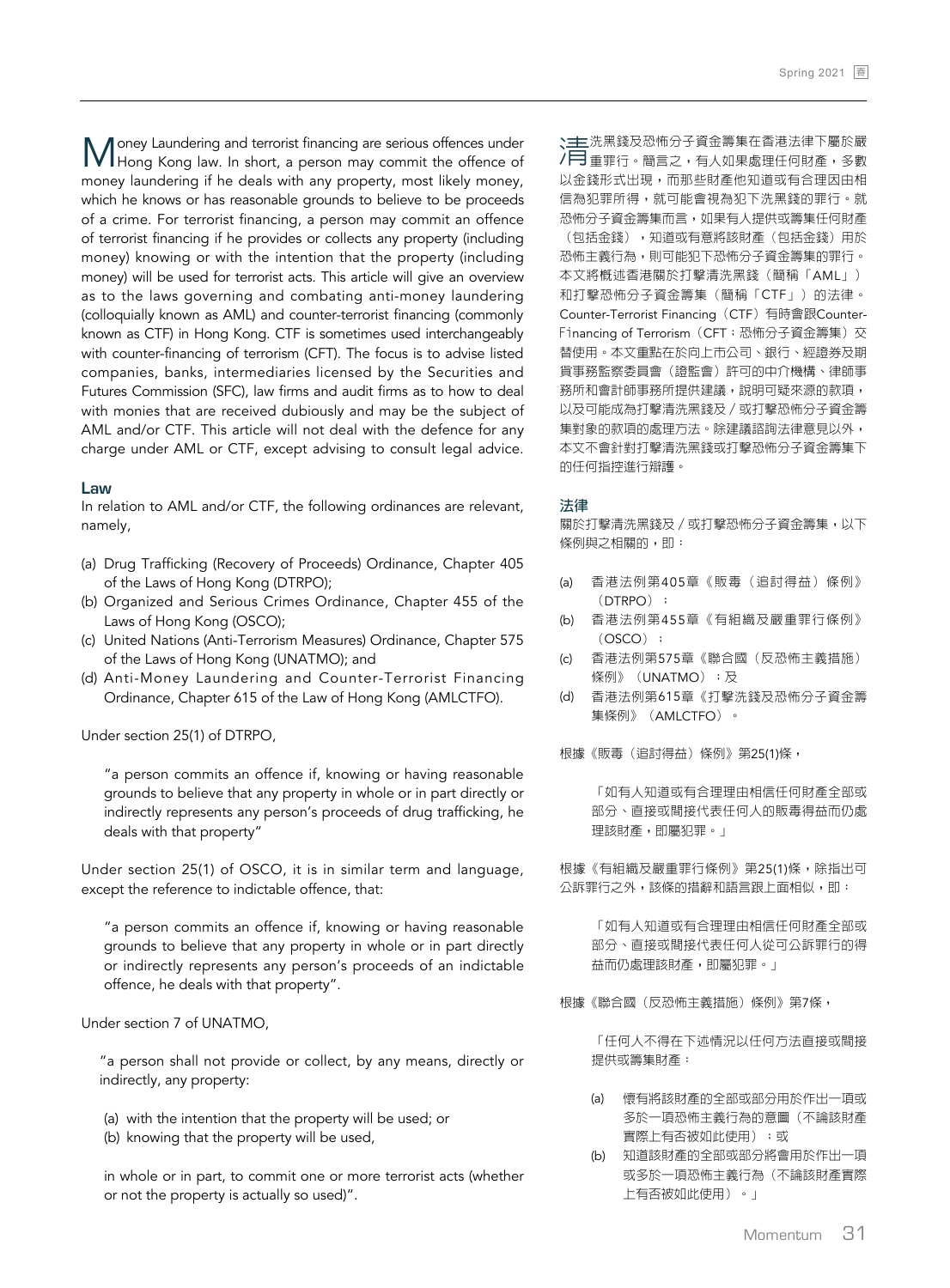Under section 8 of UNATMO,

"a person must not:

- (a) … make any property or financial (or related) services available, by any means, directly or indirectly, to or for the benefit of a person knowing that, or being reckless as to whether, the person is a terrorist or terrorist associate; or
- (b) collect property or solicit financial (or related) services, by any means, directly or indirectly, for the benefit of a person knowing that, or being reckless as to whether, the person is a terrorist or terrorist associate".

Under section 8A of UNATMO,

"a person must not … deal with any property knowing that, or being reckless as to whether, the property is:

- (a) terrorist property…;
- (b) wholly or jointly owned or controlled, directly or indirectly, by a terrorist or terrorist associate …; or
- (c) held by a person on behalf of, or at the direction of, a terrorist or terrorist associate…"

The reference to "property" in all three ordinances includes monies or funds that are received by say a listed company or a law firm.

## **Penalties**

Under section 25(3) of DTRPO or section 25(3) of OSCO, on committing an offence of AML, a person is liable:

- (a) on conviction upon indictment to a fine of \$5,000,000 and to imprisonment for 14 years; or
- (b) on summary conviction to a fine of \$500,000 and to imprisonment for 3 years.

Under section 14 of UNATMO, on committing an offence of CTF under sections 7, 8 and 8A, a person is liable:

- (a) on conviction on indictment to a fine and to imprisonment for 14 years; or
- (b) on summary conviction to a fine at level 6 (being \$100,000 under Schedule 8 to the Criminal Procedure Ordinance, Cap. 221) and imprisonment for 2 years.

## **Defence and Safe Harbour**

Under section 25A of DTRPO, section 25A of OSCO and section 12 of UNATMO, where a person knows or suspects that any property is:

- (a) any person's proceeds of drug trafficking (for DTPRO);
- (b) any person's proceeds of an indictable offence (for OSCO) or as the case maybe;
- (c) terrorist property (for UNATMO),

then such person shall disclose to an authorized officer the information or other matter:

根據《聯合國(反恐怖主義措施)條例》第8條,

「任何人不得:

- (a) ……在知道某人是或罔顧某人是否恐怖分子 或與恐怖分子有聯繫者的情況下,以任何方 法向該人直接或間接提供任何財產或金融 (或有關的)服務,亦不得為該人的利益而 以任何方法直接或間接提供任何財產或金融 (或有關的)服務;
- (b) 在知道某人是或罔顧某人是否恐怖分子或與 恐怖分子有聯繫者的情況下,為該人的利益 而以任何方法直接或間接籌集財產,亦不得 為該人的利益而以任何方法直接或間接尋求 金融(或有關的)服務。」

根據《聯合國(反恐怖主義措施)條例》第8A條,

「任何人不得知道以下事宜或罔顧以下事宜是否 屬實的情況下,直接或間接處理任何財產:

- (a) ……該財產為恐怖分子財產;
- (b) 該財產……恐怖分子或與恐怖分子有聯繫 者,直接或間接地完全或與他人所共同擁有 或控制;或
- (c) 該財產由某人代表……恐怖分子或與恐怖分 子有聯繫者所持有;或由某人按根據……恐 怖分子或與恐怖分子有聯繫者指示而持有」

這三條條例所提及的「財產」,包括上市公司或律師事 務所等接受的金錢或資金。

### **刑罰**

根據《販毒(追討得益)條例》第25(3)條或《有組織 及嚴重罪行條例》 第25(3)條,任何人犯下清洗黑錢的 罪行:

- (a) 循公訴程序定罪後,可處罰款\$5,000,000及監禁 14年;或
- (b) 循簡易程序定罪後,可處罰款\$500,000及監禁3年。

根據《聯合國(反恐怖主義措施)條例》第14條,任何 人犯下第7、8、8A條所指的恐怖分子資金籌集罪行:

- (a) 經循公訴程序定罪後,可處罰款及監禁14年;或
- (b) 經循簡易程序定罪後,可處第6級罰款(根據香 港法例第221章《刑事訴訟程序條例》附表8,現 時為\$100,000)及監禁2年。

### **辯護理由及安全港條款**

根據《販毒(追討得益)條例》第25A條、《有組織及 嚴重罪行條例》第25A條、《聯合國(反恐怖主義措 施)條例》第12條,有人知道或懷疑任何財產是:

(a) 任何人的販毒得益(適用於《販毒(追討得益) 條例》);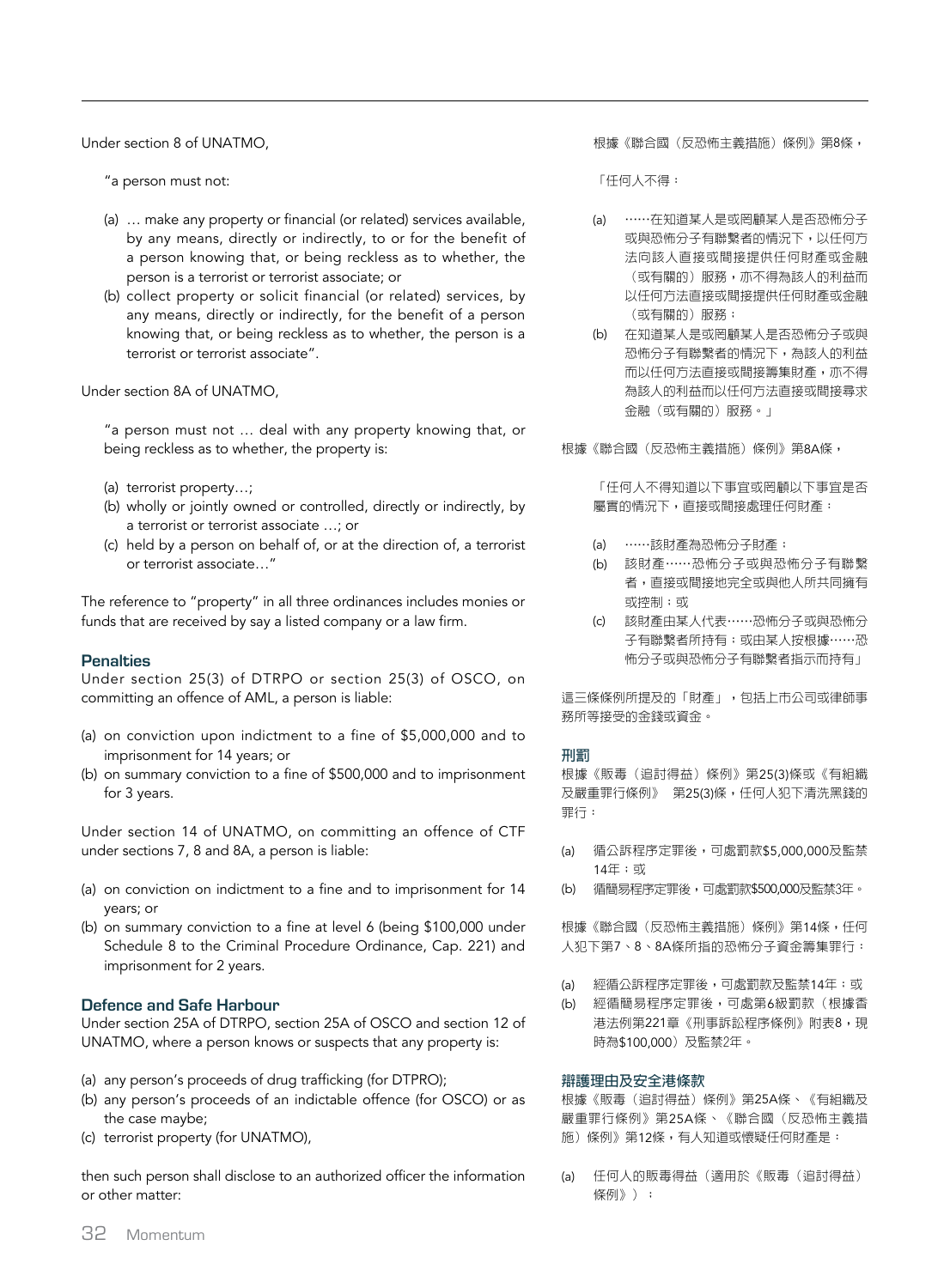- (a) on which the information or suspicion is based; and
- (b) as soon as practicable after that information or other matter comes to his attention.

Once such disclosure is made to the authorized officer, he will not be in contravention of any AML or CTF under DTRPO, OSCO and/ or UNATMO if he acts in accordance with the consent or direction of such authorized officer.

The authorized officer under DTRPO, OSCO and UNATMO is the Joint Financial Intelligence Unit (JFIU) and the disclosure is made to JFIU by way of a Suspicious Transaction Report (STR).

# **Joint Financial Intelligence Unit (JFIU) and Suspicious Transaction Report (STR)**

JFIU was set up in 1989 and is jointly run by members of Hong Kong Police Force and Hong Kong Customs & Exercise Department based in Police Headquarters at Arsenal Street, Wanchai. JFIU manages and operates the suspicious transaction reporting regime for Hong Kong. JFIU (as authorized officer named or appointed under DTRPO, OSCO and UNATMO) receives analyses and disseminates STRs to appropriate law enforcement agencies in or outside Hong Kong or financial intelligence units worldwide. The functions of JFIU are as follows:

- (a) data analysis and intelligence development;
- (b) international cooperation and training;
- (c) strategic analysis and policy;
- (d) managing and supporting the Suspicious Transaction Report and Management System (STREAMS), a web-based platform facilitating e-reporting or dissemination of STRs.

In order to assist the relevant person to identify a suspicious financial activity and to submit a STR, JFIU has advised to use the four-step "SAFE" systemic approach under which:

- (a) Screen to screen the account for suspicious indicators and recognition of suspicious indicators;
- (b) Ask to ask the customer appropriate questions;
- (c) Find to find out the customer's records by reviewing existing information when deciding if the apparently suspicious activity is to be reported; and
- (d) Evaluate to evaluate all the above information to determine whether the transaction is suspicious and whether to file a STR.

If the transaction is suspicious based on the SAFE approach, a STR should be filed with JFIU. The STR must include the following details:

- (a) personal particulars of the person or company involved in the suspicious transaction;
- (b) details of the suspicious financial activity;
- (c) the reason why the transaction is suspicious and which suspicious activity indicators are present; and
- (d) the explanation, if any, given by the person about the transaction.
- (b) 任何人從可公訴罪行的得益(適用於《有組織及 嚴重罪行條例》)或視乎情況而定;
- (c) 恐怖分子財產(適用於《聯合國(反恐怖主義措 施)條例》),

該人須:

- (a) 將該項知悉或懷疑所根據的資料或其他事宜;及
- (b) 在該人獲悉該資料或其他事宜後在切實可行的情 況下盡快向獲授權人員披露。

一旦已向獲授權人員作出披露,如果他按照獲授權人員 的同意或指示行事,就不會違反任何《販毒(追討得 益)條例》、《有組織及嚴重罪行條例》及/或《聯合 國(反恐怖主義措施)條例》的打擊清洗黑錢或打擊恐 怖分子資金籌集的規定。

《販毒(追討得益)條例》、《有組織及嚴重罪行條 例》及/或《聯合國(反恐怖主義措施)條例》所指的 獲授權人員是聯合財富情報組(JFIU),是以可疑交易 報告(STR)的方式向JFIU作出有關披露。

**聯合財富情報組(**JFIU**)及可疑交易報告(**STR**)**

聯合財富情報組在1989年成立,由香港警務處和香港海 關聯合管理,總部設在灣仔軍器廠街的警察總部。聯合 財富情報組負責管理和執行香港的可疑交易報告制度。 聯合財富情報組(作為根據《販毒(追討得益)條例》, 《有組織及嚴重罪行條例》及《聯合國(反恐怖主義措 施)條例》指定或任命的獲授權人員)收取、分析及傳 遞可疑交易報告予香港或香港以外的有關執法機構或世 界各地的金融情報部門。聯合財富情報組的職責如下:

- (a) 資料分析及情報拓展
- (b) 國際合作及培訓
- (c) 策略分析及政策
- (d) 管理及支援「可疑交易報告管理系統」 (STREAMS),它是一個網上平台,方便用戶以 電子方式提交或發布可疑交易報告。

為了協助有關人員識別可疑的金融活動並提交可疑交易 報告,聯合財富情報組建議有系統地採用包含4個步驟 的「SAFE」方法,其中包括:

- (a) Screen 以可疑交易的指標篩查戶口及識別可疑 交易的指標;
- (b) Ask—向客戶作出恰當的提問;
- (c) Find—翻查客戶的已知紀錄,以判斷客戶應否如金融 機構所預期一樣會從事該宗看來是可疑交易的活動;
- (d) Evaluate 評估以上所有資訊,以判斷交易是否 可疑,及是否提交可疑交易報告。

如果該宗交易根據SAFE方法評定為可疑,有關人士應 向聯合財富情報組遞交可疑交易報告。可疑交易報告必 須包含以下細節:

(a) 參與可疑交易的個人或公司的資料;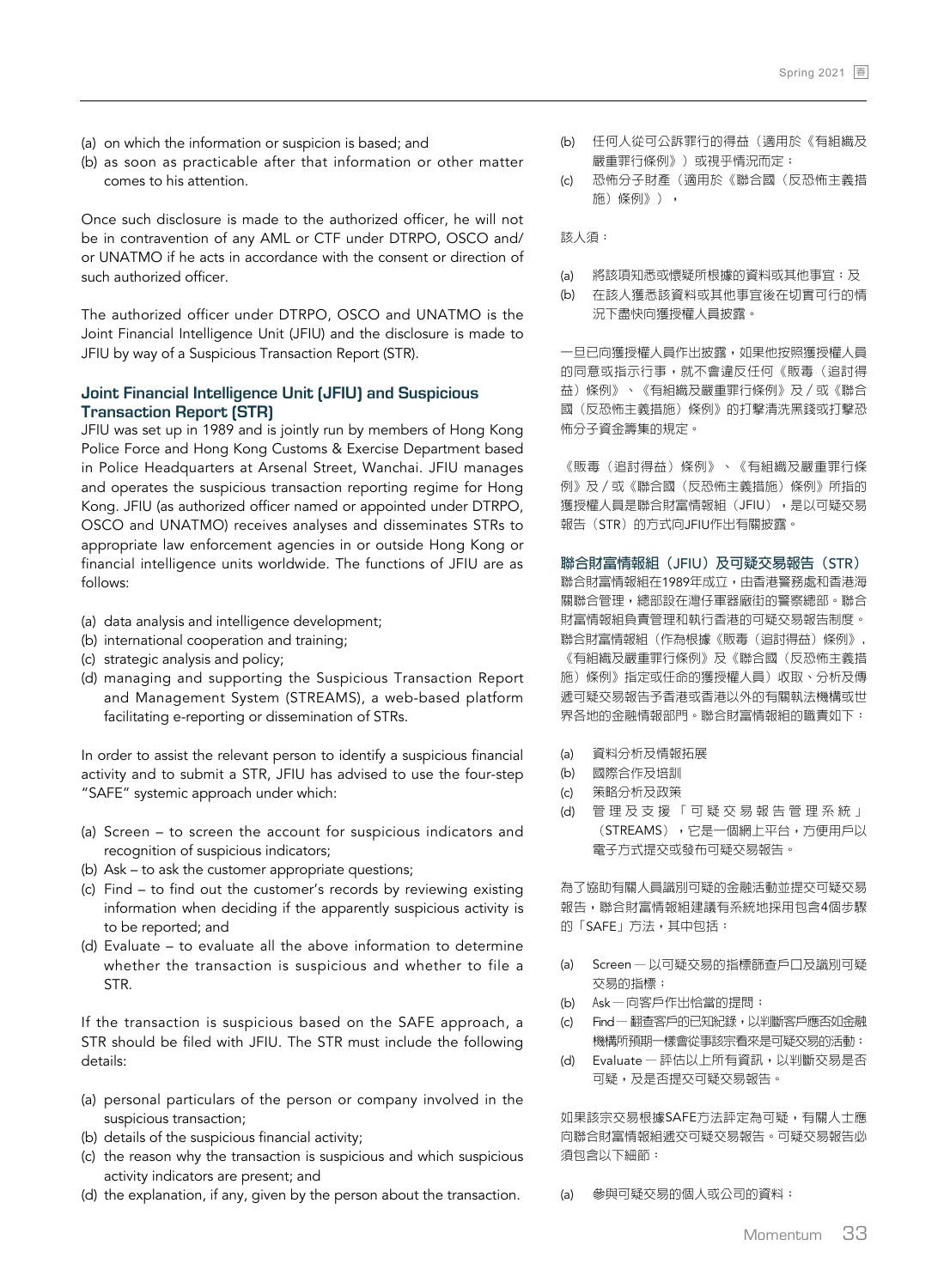A proforma STR is available. The STR may be submitted to JFIU by:

- (a) e-reporting system, STREAM in respect of which prior application is required;
- (b) by email to jfiu@police.gov.hk;
- (c) by fax to 852-25294013;
- (d) by mail addressed to JFIU at GPO Box 6555 Hong Kong; or
- (e) by telephone on 852-28663366 (for urgent reporting during office hours).

In 2020, JFIU has received 57,130 STRs of which 48,525 STRs (84.94%) are filed by banks, 694 STRs (1.22%) are filed by securities firms, 807 STRs (1.41%) are filed by law firms, 16 STRs (0.03%) are filed by audit firms and 1,125 STRs (1.97%) are filed by others (including listed companies).

Once the STR is received by JFIU, JFIU will either give consent in dealing with the properties or funds stated in the STR or not give consent to further dealing with the properties or funds which are believed to be crime proceeds. Sample form of consent letter and non-consent letter issued by JFIU are attached to the Guideline on Anti-Money Laundering and Counter-Financing of Terrorism (For Licensed Corporations) issued by SFC in November 2018.

If any person follows the above procedures in submitting the STR to JFIU, he will be protected even if the property or fund is subsequently found out to be crime proceeds. The STR is a safe harbour or a defence for any offence relating to AML and/or CFT under DTRPO, OSCO and/or UNATMO.

- (b) 可疑的金融活動詳情;
- (c) 有關交易可疑的原因,當中出現了哪些可疑交易 指標;以及
- (d) 客戶被問及有關交易的詳情時所作的解釋(如 有)。

可疑交易報告表格副本可供下載。可疑交易報告可透過 以下途徑向聯合財富情報組提交:

- (a) 電子報告平台STREAM(需預先申請)
- (b) 電郵至jfiu@police.gov.hk;
- (c) 傳真至852-25294013;
- (d) 郵寄至香港郵政總局信箱6555號或
- (e) 致電852-28663366(只限辦公時間內的緊急舉 報)。

在2020年,聯合財富情報組收到57,130份可疑交易報 告,其中48,525份可疑交易報告(84.94%)由銀行提 交,有694份可疑交易報告(1.22%)由證券公司提 交,有807份可疑交易報告(1.41%)由律師事務所提 交,有16份可疑交易報告(0.03%)由會計師事務所提 交,以及有1,125份可疑交易報告(1.97%)由其他機 構(包括上市公司)提交。

一旦聯合財富情報組接獲可疑交易報告,聯合財富情報 組會給予許可,繼續處理可疑交易報告提及到的財產或 資金,或禁止進一步處理相信是由犯罪所得的財產或資 金。證監會於2018年11月發布的《打擊洗錢及恐怖分 子資金籌集指引》(適用於持牌公司)》中附有聯合財 富情報組發出的同意書及反對書的範本。



如果任何人按 照上述程序向 聯合財富情報 組提交可疑交 易報告,即使 後來發現財產 或資金是犯罪 所得,他也會 受到保障。可 疑交易報告可 以作為《販毒 (追討得益) 條例》、《有 組織及嚴重罪 行條例》及/ 或《聯合國 (反恐怖主義 措施)條例》 下打擊清洗黑 錢及/或打擊 恐怖分子資金 籌集的安全港 條款或辯護理 由。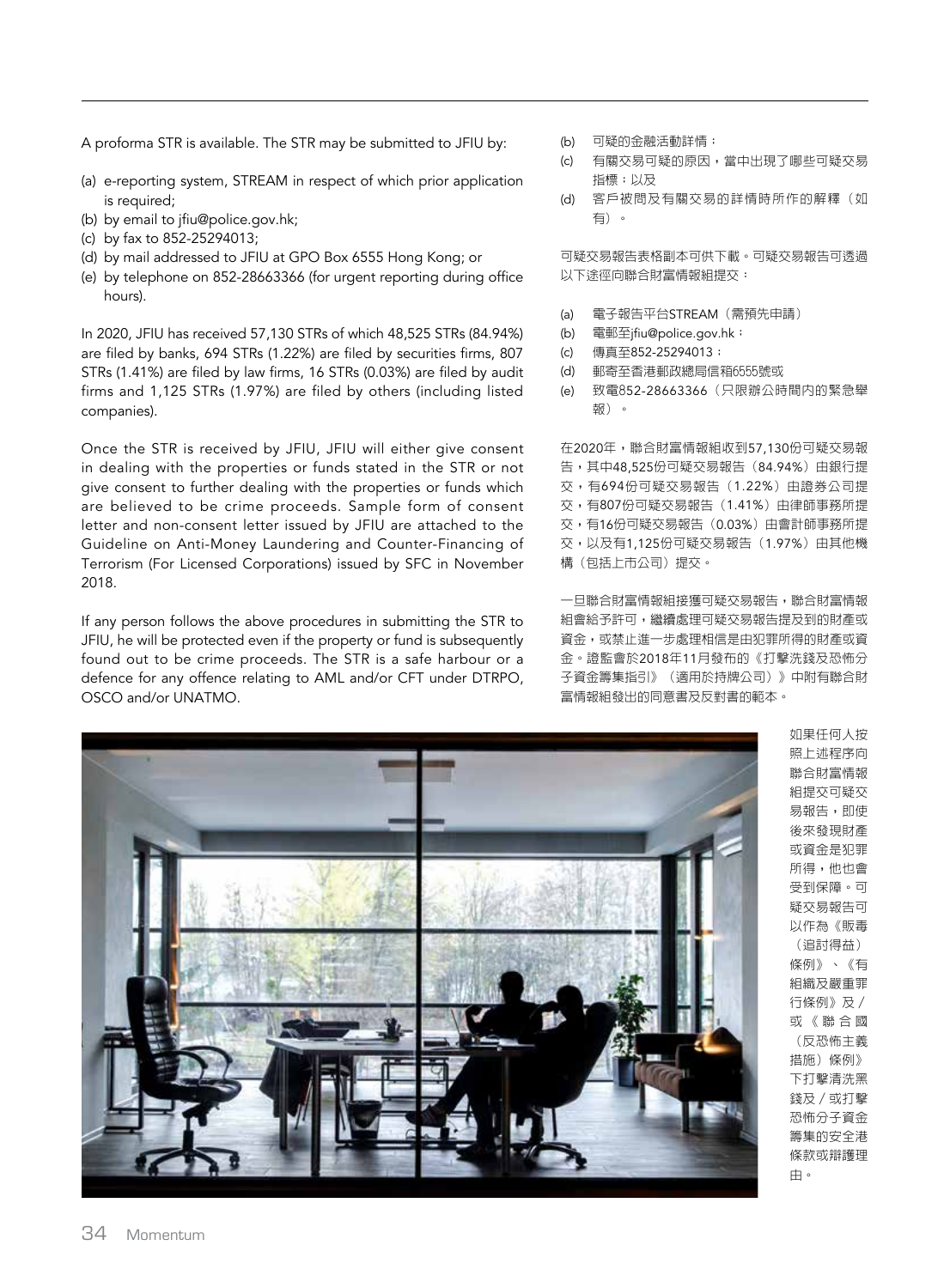# **Anti-Money Laundering and Counter-Terrorist Financing Ordinance, Cap. 615 (AMLCTFO)**

In implementing the recommendations of the Financial Action Task Force (established by the G-7 Summit held in Paris in 1989), AMLCTFO is enacted to, inter alia, impose on financial institutions (under section 5) and DNFBPs (under section 5A) the requirements relating to customer due diligence and record-keeping. Financial institution is defined in Schedule 1 to AMLCTFO to mean an authorized institution, a licensed corporation, an authorized insurer, a licensed individual insurance agent, a licensed insurance agent, a licensed insurance broker company, a licensed money service operator, the Postmaster General and an SVF licensee. DNFBP (Designated Non-Financial Businesses and Professions as the term is used in the Financial Action Task Force) is defined in Schedule 1 to mean an accounting professional, an estate agent, a legal professional and a TCSP licensee. The requirements relating to customer due diligence and record keeping are set out in Schedule 2 to AMLCTFO and may be amended by the Secretary for Financial Services and the Treasury by notice published in the Gazette under section 2 of AMLCTFO. The requirements under Schedule 2 are divided into 4 parts. Part 1 is the interpretation. Part 2 deals with customer due diligence requirements. Part 3 deals with record-keeping requirements. Part 4 deals with miscellaneous matters.

Under section 7 of AMLCTFO, relevant authorities or regulatory bodies are required to publish in the Gazette guidelines that they consider appropriate for providing guidance to their regulatees or members in relation to any provision of Schedule 2. Pursuant thereto,

- (a) Hong Kong Monetary Authority has published the Guidance on Anti-Money Laundering and Counter-Financing of Terrorism (For Authorized Institutions) in October 2018;
- (b) SFC has published the Guideline on Anti-Money Laundering and Counter-Financing of Terrorism (For Licensed Corporations) in November 2018;
- (c) Insurance Authority has published the Guideline on Anti-Money Laundering and Counter-Terrorist Financing (For Authorized Insurers, Agents and Brokers);
- (d) Law Society has published Practice Direction P on Guidelines on Anti-Money Laundering and Terrorist Financing constituting a part of its Practice Directions;
- (e) Hong Kong Institute of Certified Public Accountants has published the Guidelines on Anti-Money Laundering and Counter-Terrorist Financing for Professional Accountants (forming part of its code of ethics) in February 2018; and
- (f) Estate Agents Authority has published the Guidelines on Compliance of Anti-Money Laundering and Counter-Terrorist Financing Requirements for the Estate Agency Sector under its Circular No. 18-01.

Financial institutions and/or DNFBPs are required to comply with Schedule 2 and the relevant Guidelines that are issued by their respective regulatory authorities or professional bodies.

Listed companies are not bound by the requirements under Schedule 2 unless they are financial institutions or DNFBPs.

# **香港法例第**615**章《打擊洗錢及恐怖分子資金籌 集條例》**(AMLCTFO)

為落實財務行動特別組織(在1989年由巴黎舉行的 七國集團首腦會議建立)的建議,《打擊洗錢及恐怖 分子資金籌集條例》得以實施,其中包括對金融機構 (根據第5條)和指定非金融業人士(根據第5A條) 施加有關客戶盡職調查和備存紀錄的規定。金融機構 的定義載於《打擊洗錢及恐怖分子資金籌集條例》附 表1,指認可機構、持牌法團、獲授權保險人、持牌 個人保險代理、持牌保險代理機構、持牌保險經紀公 司、持牌金錢服務經營者、郵政署署長和工具持牌 人。在附表1列明的指定非金融業人士(在財務行動特 別組織的建議中描述為指定非金融企業及行業人士類 別的人的縮寫)是指會計專業人士、地產代理、法律 專業人士及信託或公司服務持牌人。有關客戶盡職審 查及備存紀錄的規定載於打擊洗錢及恐怖分子資金籌 集條例附表2,財經事務及庫務局局長可根據《打擊洗 錢及恐怖分子資金籌集條例》第2條,以刊憲形式作出 修訂。附表2載列的要求分為4個部分:第1部是釋義; 第2部是對客戶作盡職審查的規定;第3部是備存紀錄 的規定;第4部是雜項條文。

根據《打擊洗錢及恐怖分子資金籌集條例》第7條,有 關當局或監管機構應在憲報上刊登他們認為適當的指 引,以便就附表2的任何條文向其監管對象或成員提供 指引。據此,

- (a) 香港金融管理局已於2018年10月發佈打擊洗錢 及恐怖分子資金籌集行為指引(適用於獲授權機 構)。
- (b) 證監會已於2018年11月發佈打擊洗錢及恐怖分子 資金籌集行為指引(適用於持牌機構)。
- (c) 保險業監管局公佈了打擊洗錢及恐怖分子資金籌 集指引(適用於獲授權保險人,持牌保險代理和 持牌保險經紀)。
- (d) 律師會將打擊洗錢及恐怖分子資金籌集部分放在 實務指示P,作為其實務指示的一部分。
- (e) 香港會計師公會已於2018年2月發布了專業會計 師打擊洗錢及恐怖分子資金籌集行為指引(構成 其倫理準則的一部分);以及
- (f) 地產代理監管局已在其第18-01號通告發布有關 地產代理業遵守反洗錢及反恐怖分子資金籌集規 定的指引。

金融機構及/或指定非金融業人士必須遵守附表2, 以及由其各自的監管機構或專業團體發布的相關 指引。

上市公司不受附表2的規定約束,除非它們是金融機構 或指定非金融業人士。

# **附表**2**下就客戶作盡職審查及備存紀錄的規定**

根據《打擊洗錢及恐怖分子資金籌集條例》附表2,規 定下列客戶盡職調查(或市場上通常使用的KYC[認識 你的客戶])的要求。

(a) 甚麼是KYC措施;